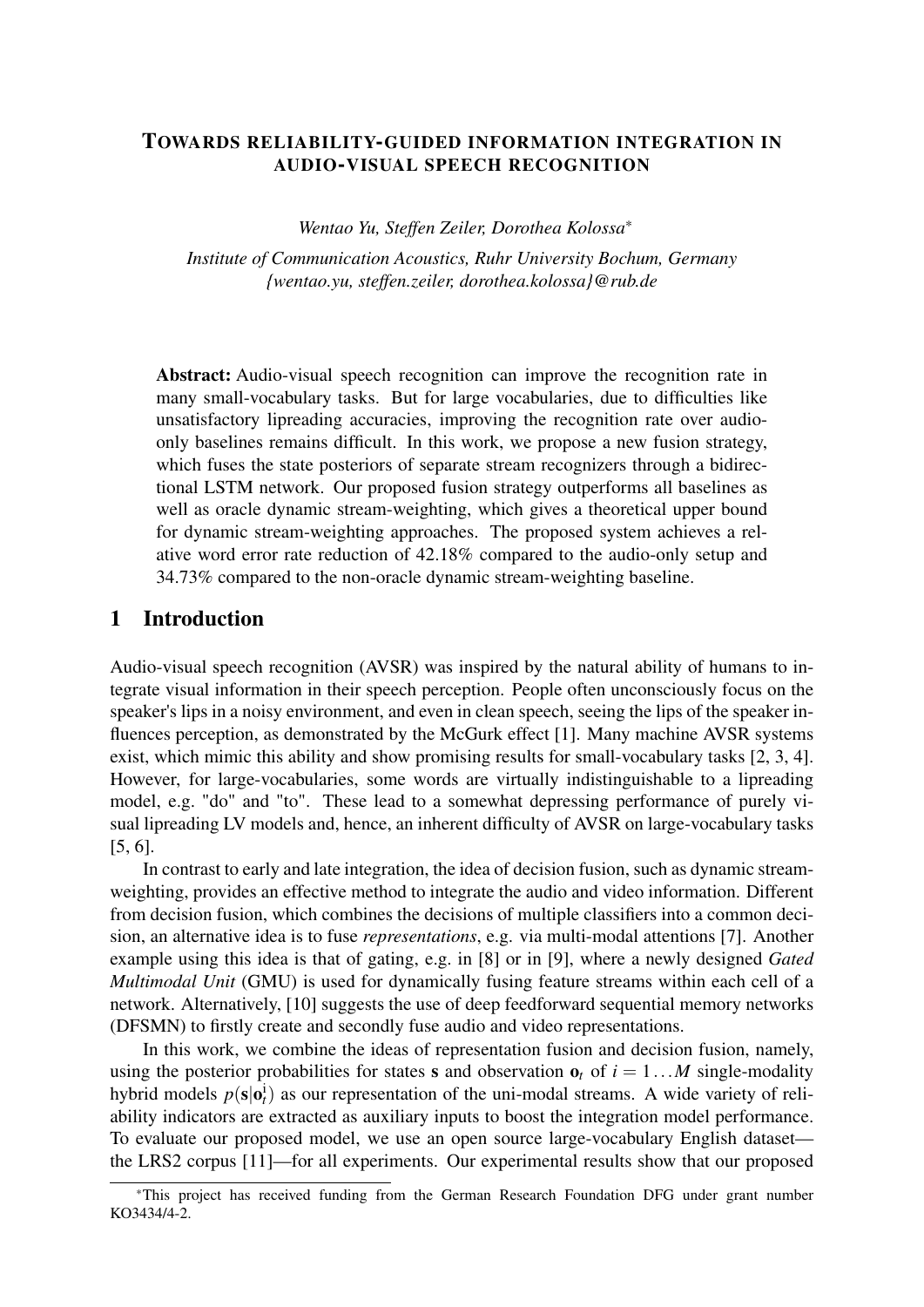fusion strategy can notably improve the recognition rate of clean audio data from low-quality video streams.

In the following, we compare our proposed fusion strategy with different baseline models, which are introduced in Section [2.](#page-1-0) Section [3](#page-1-1) describes the new fusion approach. The set of reliability measures that it employs are described in Section [4.](#page-2-0) Section [5](#page-3-0) explains the experimental setup. In Sections [6](#page-4-0) and [7,](#page-5-3) we discuss the experimental results and give an outlook on future work.

# <span id="page-1-0"></span>2 Related work

Many different fusion strategies can improve the recognition accuracy for AVSR. Here, we give a brief introduction of the fusion strategies that are used as baseline models in this work. In the following, we consider  $M = 3$  single-modality models, one acoustic and two visual.

### 2.1 Early integration baseline

Early integration fuses the audio and visual information at the level of features via

$$
\mathbf{o}_t = [(\mathbf{o}_t^{\mathbf{A}})^T, (\mathbf{o}_t^{\mathbf{V}\mathbf{S}})^T, (\mathbf{o}_t^{\mathbf{V}\mathbf{A}})^T]^T.
$$
 (1)

Here, superscript *T* denotes the transpose,  $\mathbf{o}_t^A$ ,  $\mathbf{o}_t^{VA}$ , and  $\mathbf{o}_t^{VS}$  are audio features, shape-based, and appearance-based video features, respectively, described in more detail in Section [5.2.](#page-3-1)

### 2.2 Dynamic stream-weighting

<span id="page-1-2"></span>Due to its high effectiveness, dynamic stream-weighting is often used as the fusion strategy in AVSR. Here, we therefore employ dynamic stream-weighting as in [\[12\]](#page-6-8) as the second multimodal baseline, carrying out a weighted combination of stream-wise DNN state posteriors according to

$$
\log \widetilde{p}(s|\mathbf{o}_t) = \sum_i \lambda_t^i \cdot \log p(s|\mathbf{o}_t^i).
$$
 (2)

Here, the stream weights  $\lambda_t^i$  are estimated by a feedforward network from the extracted reliability measures.  $p(s|\mathbf{o}_t^i)$  is the state posterior of state *s* at time *t*. For dynamic stream-weighting, we consider the mean square error (MSE) and the cross-entropy (CE) as loss functions.

#### 2.3 Oracle weight baseline

We also consider oracle stream-weighting as a baseline. In the decoding phase, its dynamic stream weights are computed by minimizing the cross-entropy over the ground-truth forced alignment information, so a known text transcription of the test set is the prerequisite for this method. To optimize the cross-entropy in Eq. [\(4\)](#page-2-1), we use convex optimization via CVX [\[13,](#page-6-9) [14\]](#page-6-10). The obtained oracle stream weights are then used to calculate the estimated log-posterior through Eq. [\(2\)](#page-1-2). The oracle stream-weighting baseline gives the best achievable upper bound of recognition rate for a stream-weighting-based recognition system.

### <span id="page-1-1"></span>3 System overview

Figure [1](#page-2-2) shows the proposed decision fusion network (DFN). The estimated log-posterior probability vector at time *t* is

$$
\log \widetilde{p}(\mathbf{s}|\mathbf{o}_t) = \text{DFN}([p(\mathbf{s}|\mathbf{o}_t^{\mathbf{A}})^T, p(\mathbf{s}|\mathbf{o}_t^{\mathbf{VA}})^T, p(\mathbf{s}|\mathbf{o}_t^{\mathbf{VS}})^T, \mathbf{R}_t^T]^T),
$$
\n(3)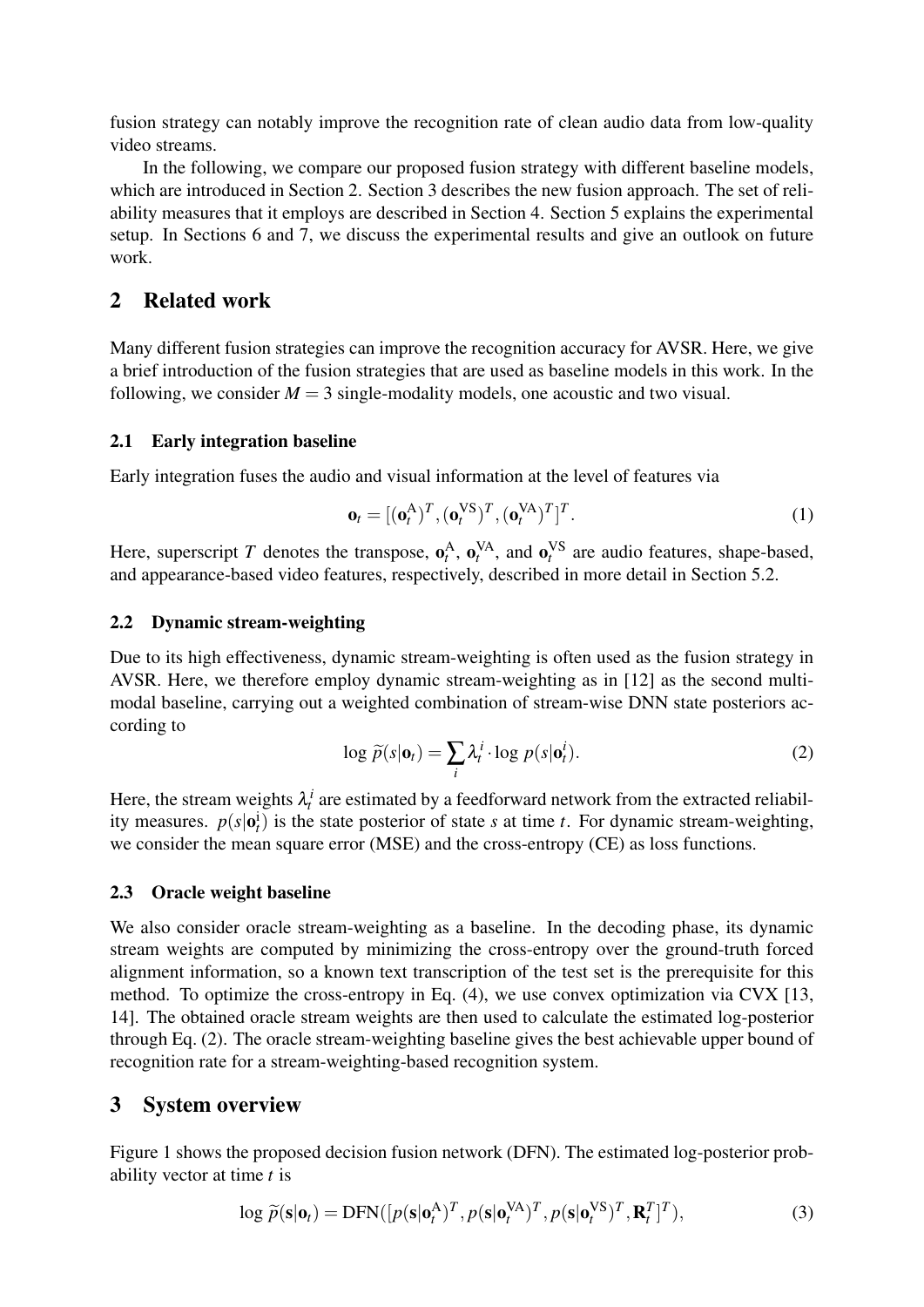<span id="page-2-2"></span>

Figure 1 – Audio-visual fusion via the DFN, applied to one stream of audio and two streams of different video features

where  $\mathbf{R}_t$  is the vector of reliability measures at time *t*, described in more detail in Section [4.](#page-2-0) The DFN architecture and training is introduced in Section [5.3.](#page-3-2)

The cross-entropy is used as the objective function to train the DFN:

<span id="page-2-1"></span>
$$
\mathcal{L}_{\text{CE}} = -\frac{1}{T} \sum_{t=1}^{T} p^* (\mathbf{s} | \mathbf{o}_t)^T \cdot \log \widetilde{p}(\mathbf{s} | \mathbf{o}_t), \tag{4}
$$

where  $p^*(s|o_t)$  is the one-hot vector of target state probabilities, obtained by forced alignment on the clean acoustic training data.

## <span id="page-2-0"></span>4 Reliability measures

<span id="page-2-3"></span>In many studies [\[3,](#page-5-2) [4,](#page-6-0) [15\]](#page-6-11), reliability information has shown its benefit for multimodal integration. In this work, we extract a broad range of reliability measures (see Table [1\)](#page-2-3). They can be grouped into model-based and signal-based measures. Most of them are computed as in [\[12\]](#page-6-8).

| Model-based            | Signal-based               |                    |  |  |
|------------------------|----------------------------|--------------------|--|--|
|                        | Audio-based                | Video-based        |  |  |
| • Entropy              | $\bullet$ MFCC             |                    |  |  |
| • Dispersion           | $\bullet$ $\triangle$ MFCC | • Confidence       |  |  |
| • Posterior difference | $\cdot$ SNR                | <b>IDCT</b>        |  |  |
| • Temporal divergence  | $f_0$<br>$\bullet$         | • Image distortion |  |  |
| • Entropy and          | $\bullet$ $\Delta f_0$     |                    |  |  |
| dispersion ratio       | • Probability of voicing   |                    |  |  |

Table 1 – Overview of reliability measures

The model-based measures are entropy, dispersion, posterior difference, temporal divergence, entropy- and dispersion-ratio. The audio signal based reliability measures comprise the first 5 MFCC coefficients with their temporal derivatives ∆MFCC. In this work, we use the deep learning approach DeepXi [\[17\]](#page-6-12) to estimate the frame-wise SNR. The pitch  $f_0$  and its temporal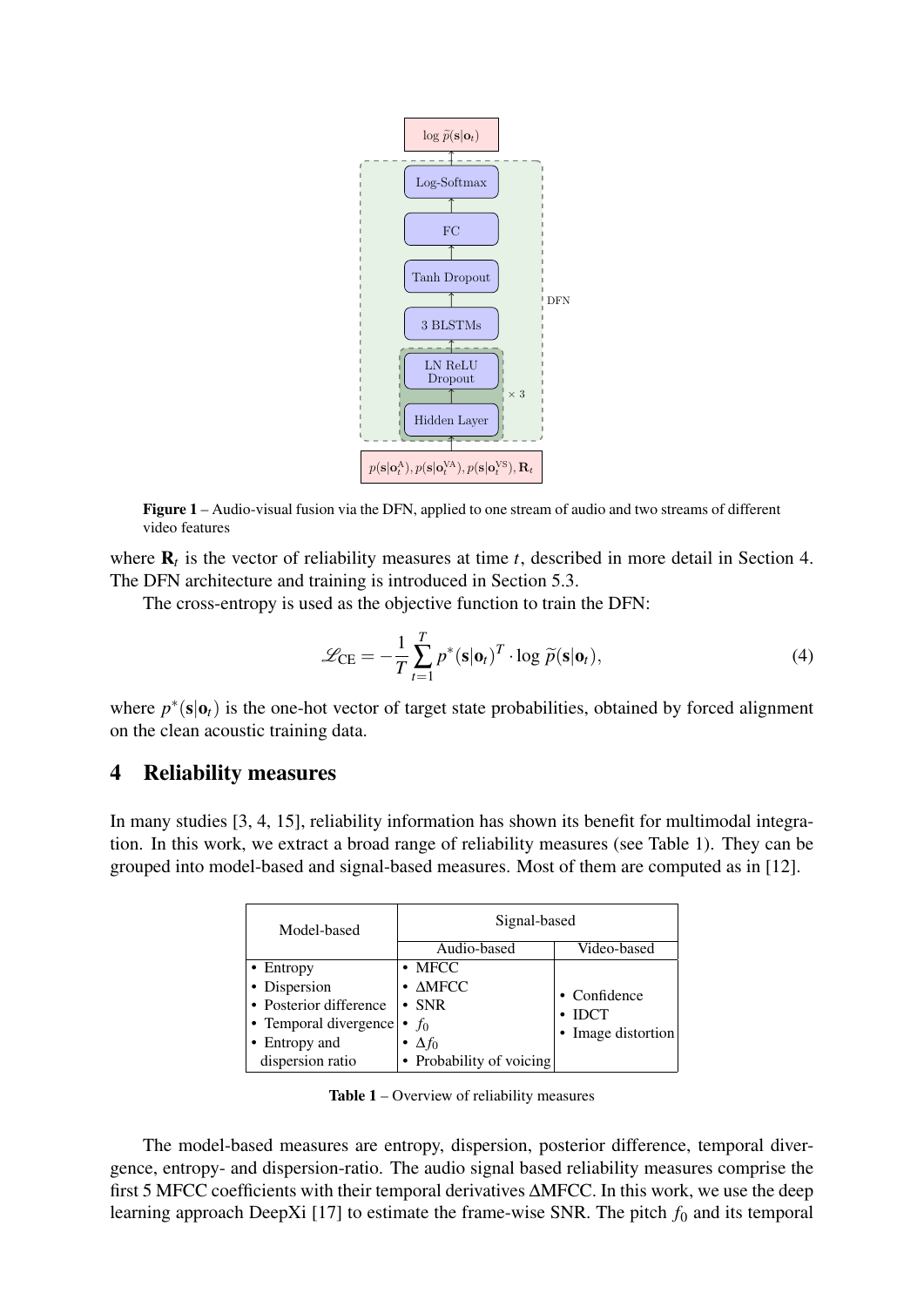derivative, ∆*f*0, as well as the probability of voicing [\[18\]](#page-6-13) are also included as reliability indicators. Signal-based reliability measures for the video data contain the Inverse Discrete Cosine Transform (IDCT) and image distortion estimates, which comprise the lighting condition, the degree of blurring, and the head pose. Same as in [\[12\]](#page-6-8), OpenFace [\[16\]](#page-6-14) is used for face detection and facial landmark extraction and the confidence of its face detector in each frame is also considered as a visual-signal quality indicator.

# <span id="page-3-0"></span>5 Experimental Setup

## <span id="page-3-4"></span>5.1 Dataset

The Oxford-BBC Lip Reading Sentences (LRS2) corpus is used as the audio-visual dataset. Table [2](#page-3-3) gives an overview of the dataset size and partitioning. In clean conditions, acoustic speech recognition is far easier than lipreading, which only comes into its own as an auxiliary information source under some acoustic noise. To evaluate these contributions, we add acoustic noise to the LRS2 database. The MUSAN corpus [\[19\]](#page-7-0) ambient subset is used as the noise source. Seven different SNRs are considered, from -9 dB to 9 dB in steps of 3 dB. We also generate data for a far-field AVSR scenario, via convolutions with measured impulse responses, again from the MUSAN corpus. Both these two augmentations use the standard Kaldi's Voxceleb example recipe.

<span id="page-3-3"></span>

| Subset         |        |        | Utterances Vocabulary Duration [hh:mm] |
|----------------|--------|--------|----------------------------------------|
| pre-train set  | 96,000 | 41,000 | 196:25                                 |
| training set   | 45,839 | 17,660 | 28:33                                  |
| validation set | 1,082  | 1,984  | 00:40                                  |
| test set       | 1,243  | 1,698  | 00:35                                  |

Table 2 – Size of subsets within the LRS2 Corpus

# <span id="page-3-1"></span>5.2 Feature extraction

The audio model uses 40 log Mel features together with two pitch features  $(f_0, \Delta f_0)$  and the probability of voicing, yielding 43-dimensional feature vectors. The audio features are extracted with a 25 ms frame size and 10 ms frameshift. The video frame is 40 ms long without overlap. The video appearance model (VA) uses 43-dimensional IDCT coefficients of the grayscale mouth region of interest (ROI) as features. The video shape model (VS) is based on the 34 dimensional non-rigid shape parameters described in [\[16\]](#page-6-14). Since the audio and video features have different frame rates, Bresenham's algorithm [\[20\]](#page-7-1) is used to align the audio and video features. This algorithm gives the first-order approximation, which is suitable to the audio/video feature alignment problem.

## <span id="page-3-2"></span>5.3 Implementation details

All our experiments are based on the Kaldi toolkit [\[21\]](#page-7-2). Both pre-train and training sets are used together to train the acoustic and visual models. The initial HMM-GMM training follows the standard Kaldi AMI recipe. HMM-DNN training uses the nnet2 p-norm network [\[22\]](#page-7-3) recipe. After the Kaldi HMM-DNN training, the number of states in each stream is identical to 3,856. We extract 41 reliability indicators in total. So in Figure [1,](#page-2-2) the input dimension is  $(3 \times 3856 +$  $41) = 11,609$ . The first three hidden layers have 8,192, 4,096, and 1024 units, respectively, each using the ReLU activation function and layer normalization (LN). They feed into 3 BLSTM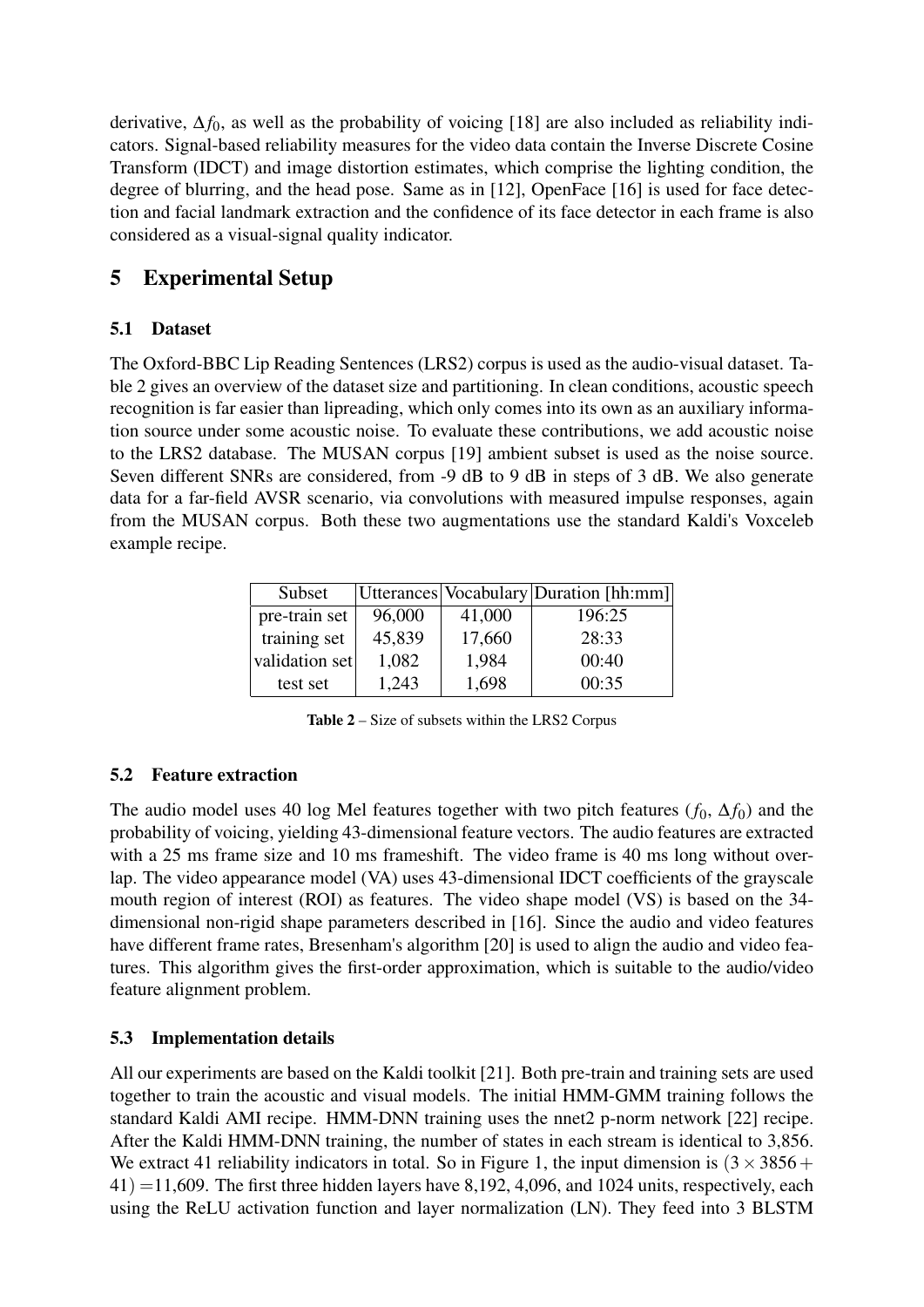layers with 1024 memory cells for each direction, using tanh as the activation function. The dropout rate in Figure [1](#page-2-2) is 0.15. Finally, a fully connected (FC) layer projects the data to the output dimension of 3,856. A log-softmax function is applied to obtain the estimated logposteriors. We conducted two experiments with the proposed DFN strategy. One is the BLSTM-DFN, exactly as described in Figure [1.](#page-2-2) The other is an LSTM-DFN, which replaces the BLSTM layers by LSTM layers.

To avoid overfitting, we checked for early stopping every 7,900 iterations, using the validation set. The training process is stopped, if the validation loss value does not decrease for 23,700 iterations (3 times early stopping checking). The initial learning rate is set to 0.0005 and is reduced by 20% whenever the validation loss does not decrease in early stopping checking. The batch size is set to 10. The DFN training is based on the PyTorch library [\[23\]](#page-7-4) with the ADAM optimizer. The BLSTM-DFN or LSTM-DFN model training via CUDA on a GeForce RTX 2080 Ti GPU runs for approximately 15 days.

# clean 9 6 3 0 -3 -6 -9 SNR (dB)  $\overline{0}$ 10 20 30 40 50 60 WER (%) Audio-only Early-integration Oracle weighting BLSTM-DFN

## <span id="page-4-1"></span><span id="page-4-0"></span>6 Results

**Figure 2** – WER  $(\%)$  on the test set of the LRS2 corpus.

In this section, we compare the performance of different fusion strategies. Figure [2](#page-4-1) compares the results of our proposed BLSTM-DFN with the audio-only model as well as the different baselines (more details can be found in Table [3\)](#page-5-4). The proposed BLSTM-DFN can improve the WER for every SNR, even for clean acoustic data, comparing to the audio-only model. The model is also capable of achieving better results in many cases than the–realistically unachievable—oracle weighting, which can be considered as the upper limit for the dynamic stream-weighting approaches.

Table [3](#page-5-4) lists all the results of our experiments under noisy conditions. The visual models show average WERs over 80%, which exemplifies that lip-reading is still difficult for largevocabulary tasks. We assume that this is due to insufficient training data. We have also employed a spatio-temporal visual front-end [\[24\]](#page-7-5) to extract high-level visual features, without seeing improvements. Early integration (EI) and dynamic stream-weighting (MSE and CE) can also improve the results. But comparing the average WER over all SNR conditions, it can be seen that the proposed BLSTM-DFN is greatly beneficial, outperforming not only all feasible stream integration approaches but even oracle weighting. As mentioned in Section [5.1,](#page-3-4) we also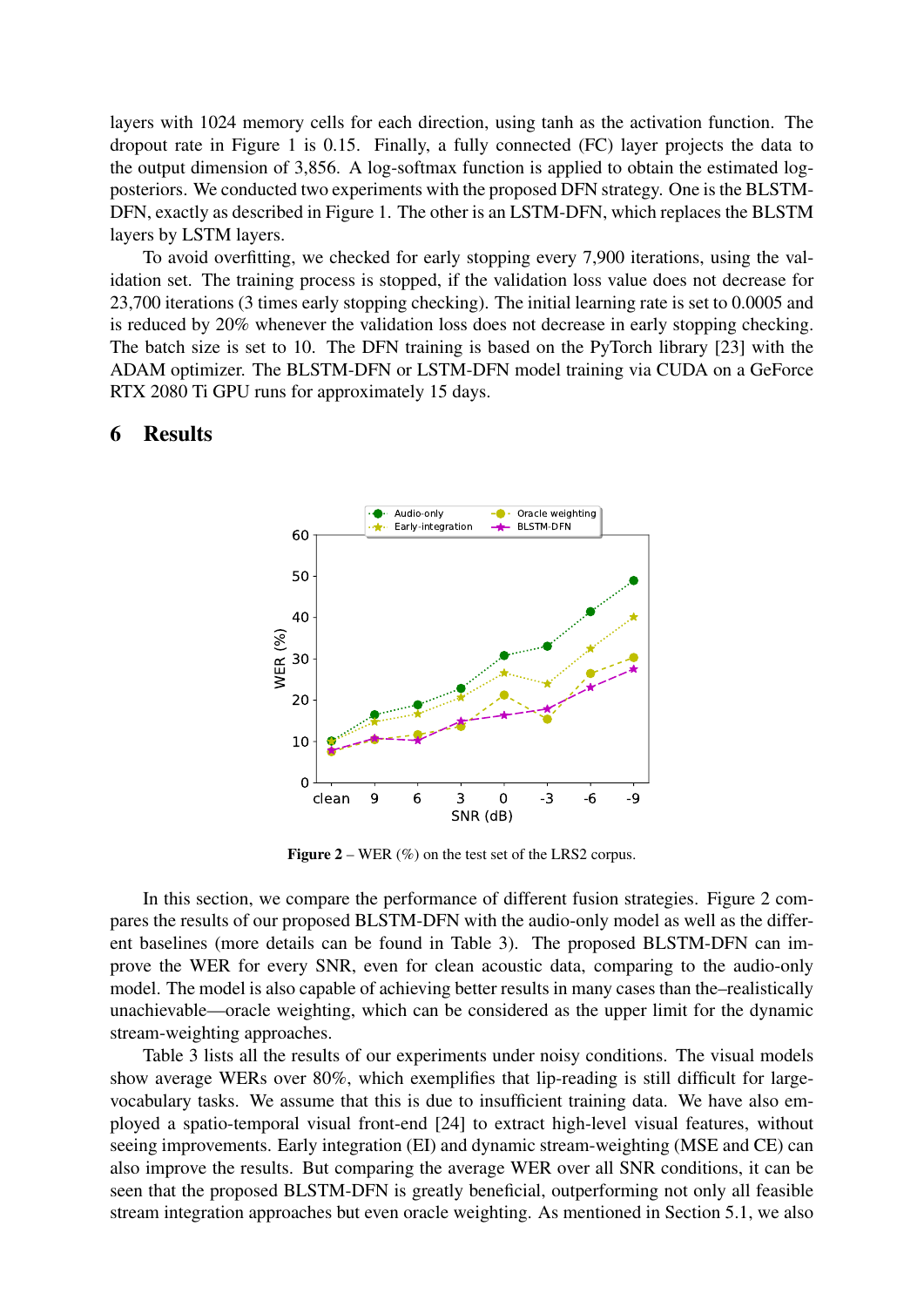considered the case of far-field AVSR. The BLSTM-DFN still outperforms the other fusion strategies, but it is not as close to the OW. We suspect the reason is an insufficient amount of reverberant acoustic training signals. Overall, in this work, the BLSTM-DFN shows a relative WER reduction of 42.18 % compared to the audio-only system, while the LSTM-DFN yields a relative WER improvement of 27.09 %.

<span id="page-5-4"></span>

| <b>SNR</b>                                                     | -9 | -6 |                                                       | $-3$ 0 | 3 <sup>7</sup> | 6 | 9 | clean | avg. | reverb. |
|----------------------------------------------------------------|----|----|-------------------------------------------------------|--------|----------------|---|---|-------|------|---------|
| AO                                                             |    |    | 48.96 41.44 33.07 30.81 22.85 18.89 16.49 10.12 27.83 |        |                |   |   |       |      | 23.61   |
| VA                                                             |    |    | 85.83 87.00 85.26 88.10 87.03 88.44 88.25 88.10 87.25 |        |                |   |   |       |      | 88.10   |
| <b>VS</b>                                                      |    |    | 88.11 90.27 87.29 88.88 85.88 85.33 88.58 87.10 87.68 |        |                |   |   |       |      | 87.10   |
| EI                                                             |    |    | 40.14 32.47 23.96 26.59 20.67 16.68 14.76 10.02 23.16 |        |                |   |   |       |      | 19.15   |
| <b>MSE</b>                                                     |    |    | 46.48 37.79 27.45 27.47 19.52 16.58 15.09 9.42 24.98  |        |                |   |   |       |      | 19.54   |
| <b>CE</b>                                                      |    |    | 45.79 37.14 26.32 28.03 19.40 16.68 14.76 9.42 24.65  |        |                |   |   |       |      | 19.44   |
| <b>OW</b>                                                      |    |    | 30.33 26.47 15.41 21.25 13.66 11.66 10.45 7.54 17.10  |        |                |   |   |       |      | 12.70   |
| <b>LSTM-DFN</b>                                                |    |    | 33.30 27.22 21.26 21.25 19.17 13.97 15.84 10.32 20.29 |        |                |   |   |       |      | 15.67   |
| BLSTM-DFN 27.55 23.11 17.89 16.35 14.93 10.25 10.78 7.84 16.09 |    |    |                                                       |        |                |   |   |       |      | 15.28   |

Table 3 – WER (%) on the LRS2 test set under additive noise. AO: audio-only model: VA: video appearance model; VS: video shape model; EI: early integration model; MSE: dynamic stream-weighting with mean square error as objective function; CE: dynamic stream-weighting with cross-entropy as objective function; OW: oracle stream-weighting baseline; LSTM-DFN: proposed model with LSTM layers; BLSTM-DFN: proposed model with bidirectional LSTM layers; reverb.: far-field AVSR results.

# <span id="page-5-3"></span>7 Conclusion

In this paper, we propose a new fusion strategy for audio-visual speech recognition, namely the decision fusion net (DFN), which considers the state posteriors of different streams as a representation for fusion. It uses reliability indicators to help in the estimation of the optimal combined state-posteriors. There are two flavors, a BLSTM-DFN with optimal performance, as well as an LSTM-DFN, which provides the option of real-time decoding. In experimental results on noisy as well as on reverberant data, our proposed model shows significant improvements, with the BLSTM version achieving a relative word-error-rate reduction of 42.18% over audio-only recognition and outperforming all baseline models. It is worth mentioning that the DFN is even superior to the oracle stream-weighting on average, which provides a theoretical upper bound for instantaneous stream-weighting approaches. The next goal of our work is to focus on end-to-end audio-visual speech recognition models.

# References

- <span id="page-5-0"></span>[1] MCGURK, H. and J. MACDONALD: *Hearing lips and seeing voices*. *Nature*, 264(5588), pp. 746–748, 1976.
- <span id="page-5-1"></span>[2] WAND, M. and J. SCHMIDHUBER: *Improving speaker-independent lipreading with domain-adversarial training*. In *Proc. Interspeech*. 2017.
- <span id="page-5-2"></span>[3] MEUTZNER, H., N. MA, R. NICKEL, C. SCHYMURA, and D. KOLOSSA: *Improving audio-visual speech recognition using deep neural networks with dynamic stream reliability estimates*. In *Proc. ICASSP*, pp. 5320–5324. 2017.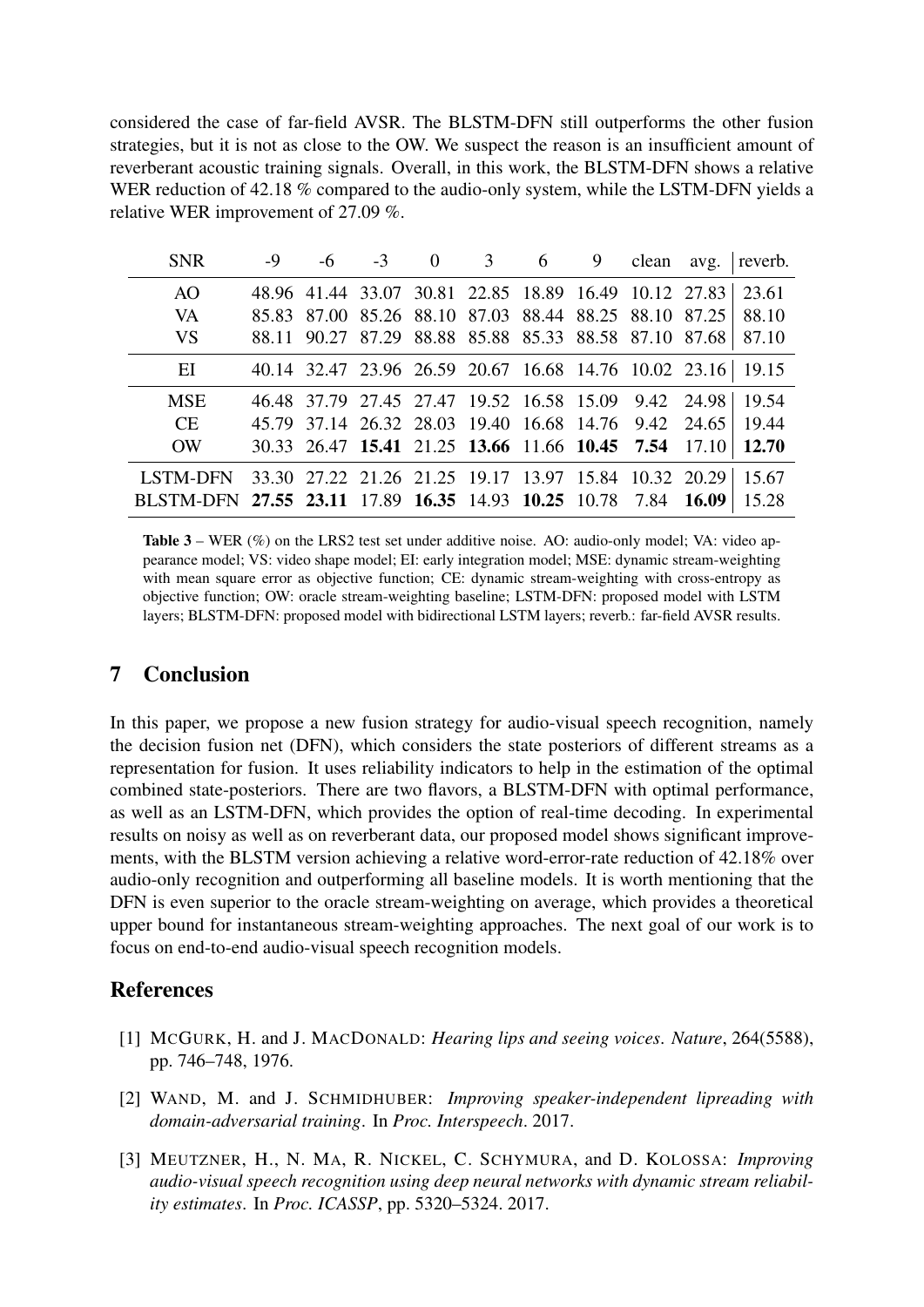- <span id="page-6-0"></span>[4] GURBAN, M., J. THIRAN, T. DRUGMAN, and T. DUTOIT: *Dynamic modality weighting for multi-stream HMMs in audio-visual speech recognition*. In *Proc. ICMI*, pp. 237–240. 2008.
- <span id="page-6-1"></span>[5] THANGTHAI, K. and R. HARVEY: *Building large-vocabulary speaker-independent lipreading systems*. In *Proc. Interspeech*. 2018.
- <span id="page-6-2"></span>[6] STERPU, G., C. SAAM, and N. HARTE: *How to teach DNNs to pay attention to the visual modality in speech recognition*. *IEEE/ACM Transactions on Audio, Speech, and Language Processing*, 28, pp. 1052–1064, 2020.
- <span id="page-6-3"></span>[7] ZHOU, P., W. YANG, W. CHEN, Y. WANG, and J. JIA: *Modality attention for end-to-end audio-visual speech recognition*. In *Proc. ICASSP*. 2019. URL [http://arxiv.org/abs/](http://arxiv.org/abs/1811.05250) [1811.05250](http://arxiv.org/abs/1811.05250). <1811.05250>.
- <span id="page-6-4"></span>[8] YU, J., S. ZHANG, J. WU, S. GHORBANI, B. WU, S. KANG, S. LIU, X. LIU, H. MENG, and D. YU: *Audio-visual recognition of overlapped speech for the lrs2 dataset*. In *Proc. ICASSP*, pp. 6984–6988. 2020.
- <span id="page-6-5"></span>[9] AREVALO, J., T. SOLORIO, M. MONTES-Y GOMEZ, and F. GONZÁLEZ: *Gated multimodal networks*. *Neural Computing and Applications*, pp. 1–20, 2020.
- <span id="page-6-6"></span>[10] ZHANG, S., M. LEI, B. MA, and L. XIE: *Robust audio-visual speech recognition using bimodal DFSMN with multi-condition training and dropout regularization*. In *Proc. ICASSP*, pp. 6570–6574. 2019.
- <span id="page-6-7"></span>[11] AFOURAS, T., J. S. CHUNG, A. SENIOR, O. VINYALS, and A. ZISSERMAN: *Deep audio-visual speech recognition*. *IEEE Transactions on Pattern Analysis and Machine Intelligence*, 2018.
- <span id="page-6-8"></span>[12] YU, W., S. ZEILER, and D. KOLOSSA: *Multimodal integration for large-vocabulary audio-visual speech recognition*. In *arXiv:2007.14223v1*. 2020. <arXiv:2007.14223>.
- <span id="page-6-9"></span>[13] GRANT, M. and S. BOYD: *CVX: Matlab Software for Disciplined Convex Programming, version 2.1*. <http://cvxr.com/cvx>, 2014.
- <span id="page-6-10"></span>[14] GRANT, M. and S. BOYD: *Graph implementations for nonsmooth convex programs*. In V. BLONDEL, S. BOYD, and H. KIMURA (eds.), *Recent Advances in Learning and Control*, Lecture Notes in Control and Information Sciences, pp. 95–110. Springer-Verlag Limited, 2008. [http://stanford.edu/~boyd/graph\\_dcp.html](http://stanford.edu/~boyd/graph_dcp.html).
- <span id="page-6-11"></span>[15] HERMANSKY, H.: *Multistream recognition of speech: Dealing with unknown unknowns*. *Proceedings of the IEEE*, 101(5), pp. 1076–1088, 2013.
- <span id="page-6-14"></span>[16] AMOS, B., L. BARTOSZ, and M. SATYANARAYANAN: *OpenFace: A general-purpose face recognition library with mobile applications*. Tech. Rep., CMU-CS-16-118, CMU School of Computer Science, 2016.
- <span id="page-6-12"></span>[17] NICOLSON, A. and K. PALIWAL: *Deep learning for minimum mean-square error approaches to speech enhancement*. *Speech Communication*, 111, pp. 44–55, 2019.
- <span id="page-6-13"></span>[18] GHAHREMANI, P., B. BABAALI, D. POVEY, K. RIEDHAMMER, J. TRMAL, and S. KHUDANPUR: *A pitch extraction algorithm tuned for automatic speech recognition*. In *Proc. ICASSP*, pp. 2494–2498. 2014.